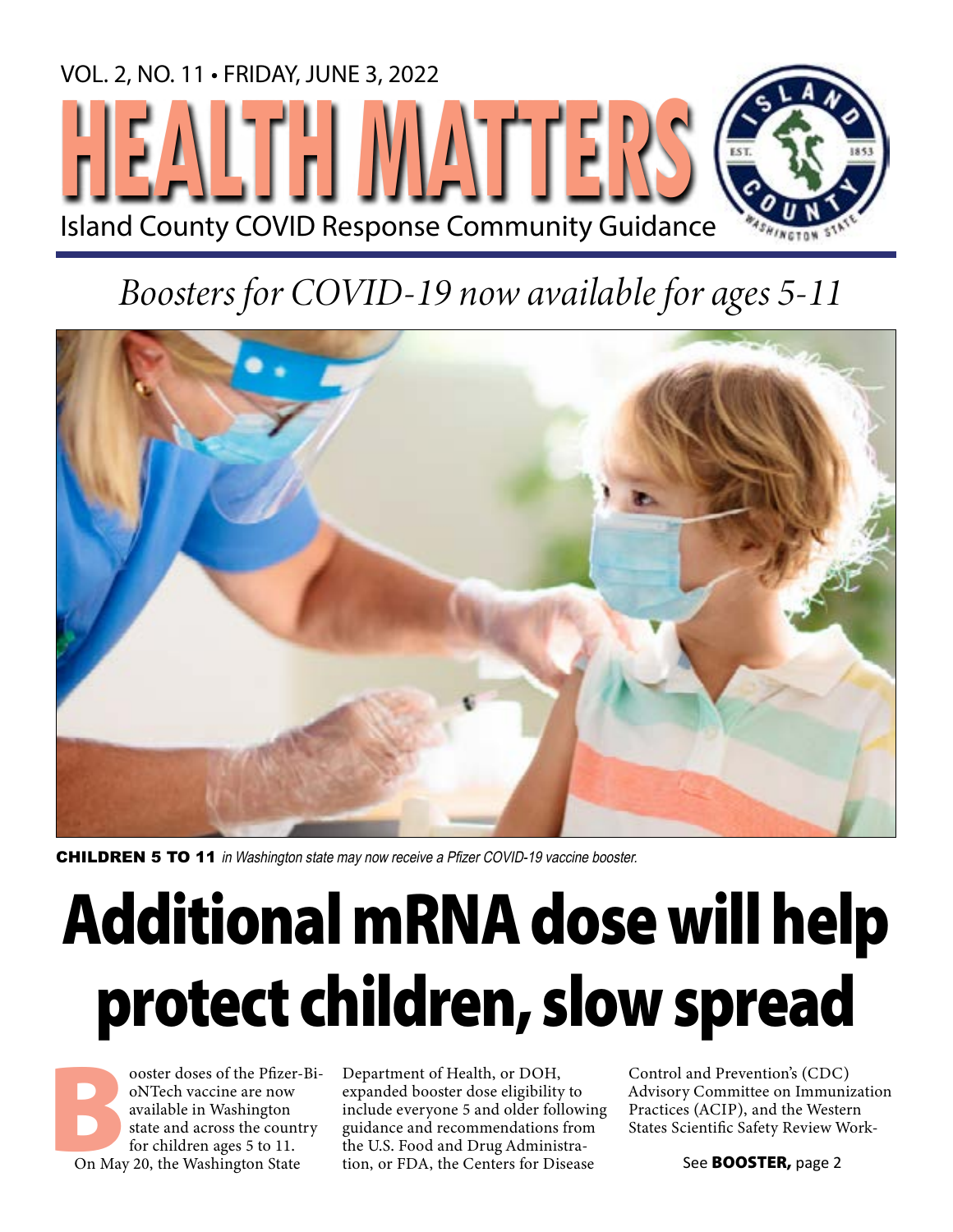# BOOSTER: *State OKs Pfizer for children ages 5-11*

#### Continued from page 1

group.

"Today, I endorsed ACIP's vote to expand eligibility for COVID-19 vaccine booster doses," CDC Director, Dr. Rochelle P. Walensky said in a May 19 CDC press release. "Children 5 through 11 should receive a booster dose at least 5 months after their primary series. Vaccination with a primary series among this age group has lagged behind other age groups leaving them vulnerable to serious illness."

"With over 18 million doses administered in this age group, we know that these vaccines are safe, and we must continue to increase the number of children who are protected," Walensky said in a prepared news release.

"I encourage parents to keep their children up to date with CDC's COVID-19 vaccine recommendations," she said.

With cases increasing, it is important that all people have the protection they need, which is why, today, CDC has also strengthened another booster recommendation, Walensky said in the press release.

"Those who are 50 and older and those who are 12 and older and immunocompromised should get a second booster dose," Walensky said.

"The CDC's announcement is welcome news as we continue to do everything we can to keep Washingtonians of all ages safe," state Secretary of Health Umair A. Shah, MD, MPH, said on May 20.

"This pandemic is not over and we must continue to use the tools at our



CHILDREN AGES 5 to 11 are now eligible to receive a Pfizer COVID-19 booster.

disposal," Shah said. "This includes masking, therapeutics, vaccinations and – of course – boosters. Keeping yourselves and those around you safe is of utmost importance, and this recommendation is another step in that direction."

The expansion of booster eligibility comes as COVID-19 cases are continuing to steadily rise across the country, according to DOH.

The myth that COVID-19 is always a mild disease in children needs to be dispelled, according to DOH officials. Since the beginning of the pandemic, more than 4.8 million children ages 5-11 have been diagnosed with COVID-19, with 15,000 hospitalized and, tragically, 180 deceased.

DOH's updated booster dose recommendations are as follows:

• Children ages 5-11 should receive a booster dose five months after completing their primary vaccine series of Pfizer-BioNTech vaccine. Immunocompromised children should receive their booster at least three months after their primary series.

• Everyone 12 and older should receive a booster dose five months after completing their primary vaccine series of Pfizer or Moderna, or two months after receiving the single-shot Johnson & Johnson (J&J) vaccine.

• Everyone 50 and older should receive a second booster dose four months after receiving their first booster dose.

• Individuals 12 and older who are [moderately or severely immunocom](https://www.cdc.gov/coronavirus/2019-ncov/vaccines/recommendations/immuno.html)[promised](https://www.cdc.gov/coronavirus/2019-ncov/vaccines/recommendations/immuno.html) should receive a second booster dose four months after receiving their first booster dose.

• Those 18 and older who received a primary vaccine and booster dose of the J&J vaccine four months ago can receive a second booster dose of an mRNA COVID-19 vaccine.

To make a vaccine or booster appointment, contact a local pharmacy or visit Washington state's [Vaccine Loca](https://vaccinelocator.doh.wa.gov/)[tor](https://vaccinelocator.doh.wa.gov/), [Vaccines.gov,](http://Vaccines.gov) or call the COVID-19 Information Hotline at 833-VAX-HELP.

• *For more information, visi[t Island](http://pubweb/health/pages/covid-19.aspx)  [County's COVID Response website](http://pubweb/health/pages/covid-19.aspx) or the DOH's COVID-19 Vaccine [Fre](https://doh.wa.gov/emergencies/covid-19/vaccine-information/frequently-asked-questions)[quently Asked Questions](https://doh.wa.gov/emergencies/covid-19/vaccine-information/frequently-asked-questions) webpage or talk to a trusted health care provider.*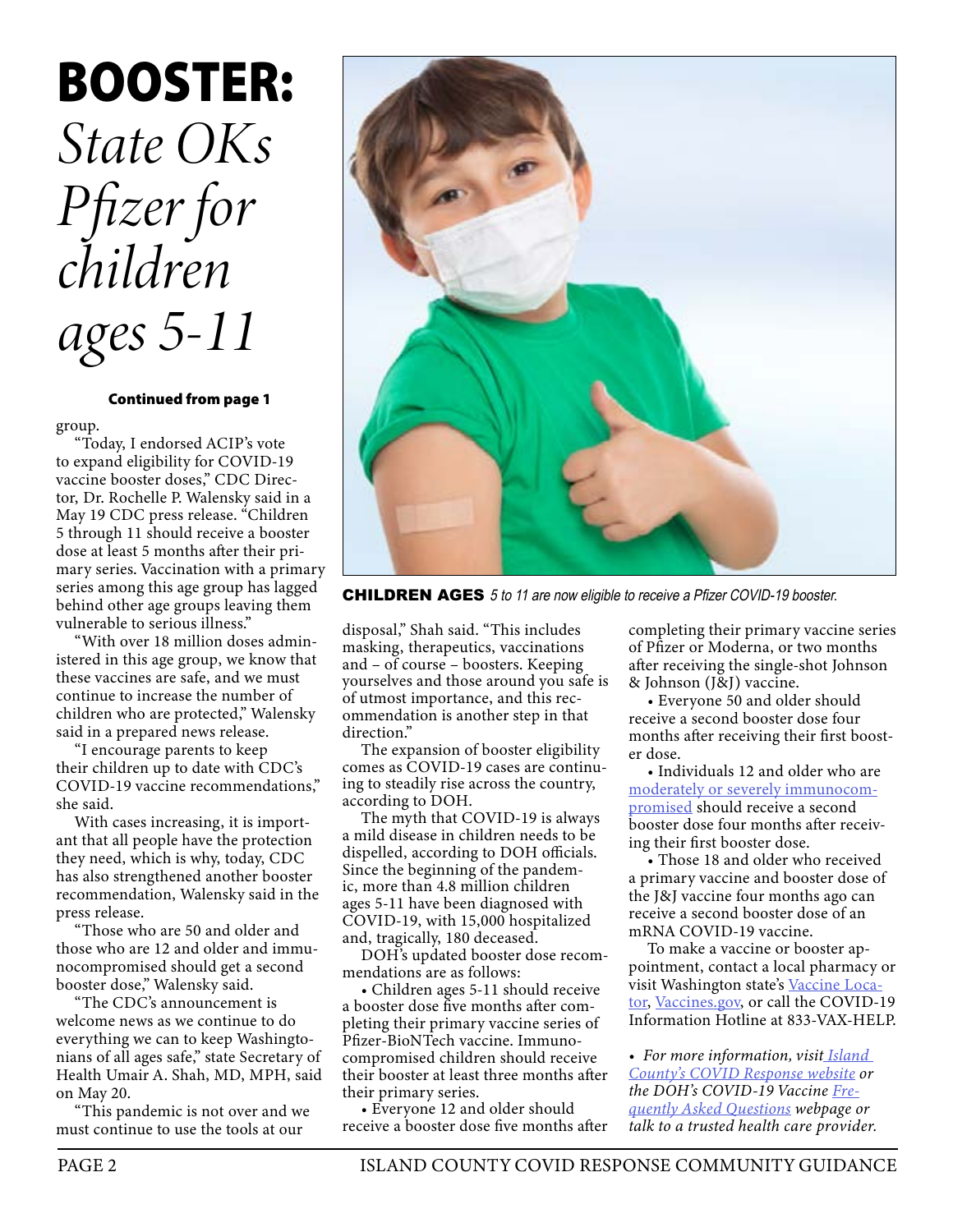# Pediatric COVID-19 Vaccines [What Parents/Guardians Should Know](https://doh.wa.gov/emergencies/covid-19/vaccine-information/vaccinating-youth)

COVID-19 vaccine now authorized for children ages 5 and up.

### Why should children get vaccinated?

Since the beginning of the pandemic, over 12 million children in the United States have gotten COVID-19. New COVID-19 variant surges led to peak COVID-19 hospitalizations among youth.

Clinical trials proved that this vaccine works very well at preventing COVID-19 in youth. They'll be much less likely to get seriously ill, be hospitalized, or die from COVID-19.

Check out this Talking about Vaccines guide for tips on how to have a conversation about vaccines with youth and families.

### How do I get my child vaccinated?

Washington state provides all recommended vaccines at no cost for children through age 18. Ask your child's pediatrician or regular clinic if they carry the COVID-19 vaccine.

Families who do not have a health care provider already can call the Help Me Grow WA Hotline at 1-800-322-2588 or go to ParentHelp123.org to find a health care provider, clinic, or other health resources. This service is free and language assistance is available.

You can also visit VaccineLocator.doh.wa.gov and use the filter to see a list of places near you that have the pediatric vaccine.

To get your questions answered: Visit: VaccinateWA.org/kids Call: 1-833-VAX-HELP (1-833-829-4357), Press #

 $\boxminus$  Language assistance is available.

### How will this help at home?

The COVID-19 vaccine can keep kids protected from the disease, meaning indoor gatherings

can be safer to host or attend.

Getting vaccinated will help children stay safer and protect family members in the household.



Families should continue following other recommended safety measures for the best protection.

### How many shots do children need?

All children are recommended to receive at least two-doses. Additional doses may be recommended to be considered up-to-date.

- Children ages 5-11 get a pediatric dose, which is a different amount than the adolescent and adult version.
- Children ages 12-17 are eligible for the adolescent/adult dose.



Children ages 5-11 who are moderately or severely immunocompromised should receive an additional primary dose and children ages 5+ should receive a booster dose. Additional doses for other groups may be recommended in the future.

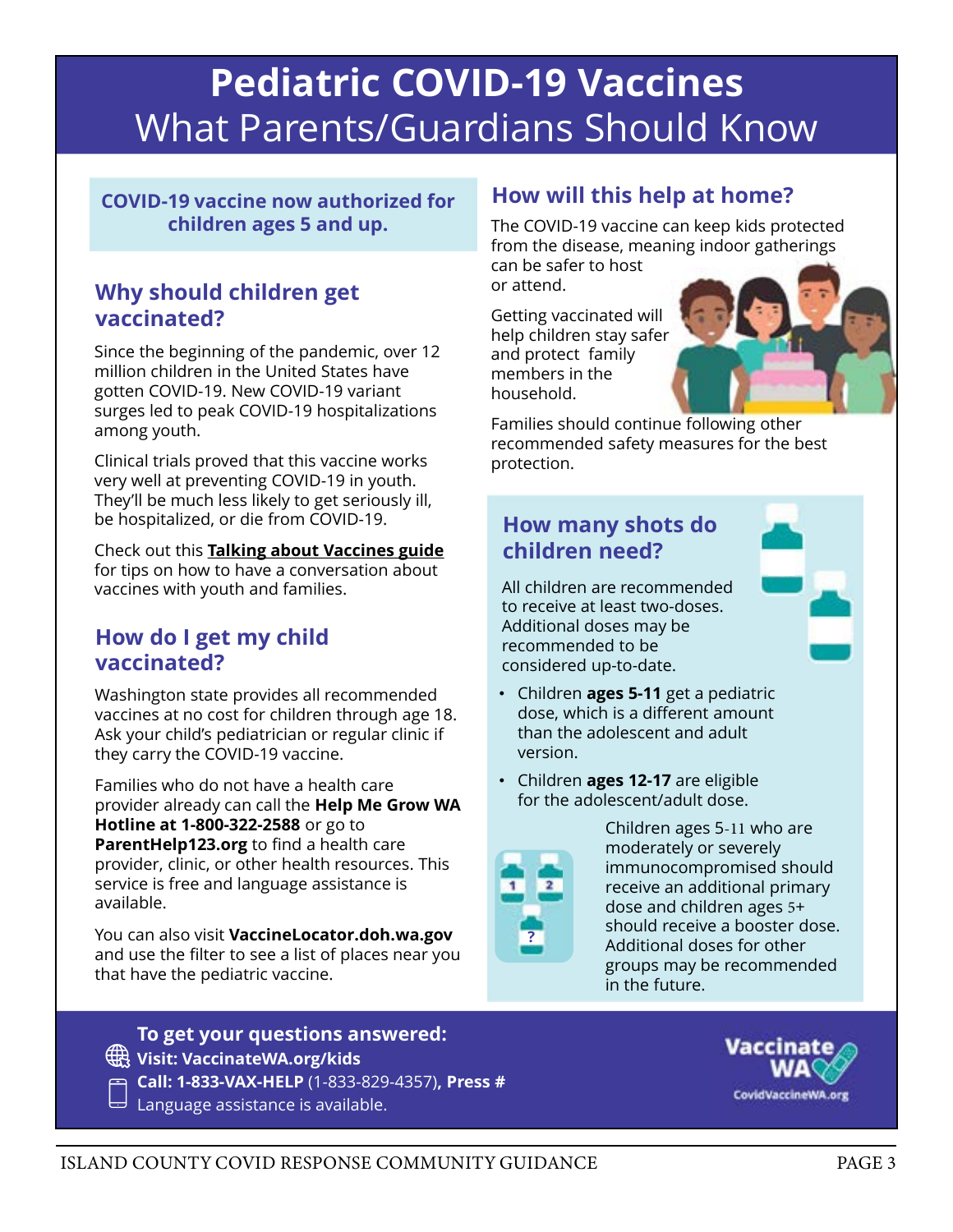#### FREQUENTLY ASKED QUESTIONS ABOUT PEDIATRIC COVID-19 VACCINE

### Is COVID-19 really a risk to my child?

Although fewer children have been infected with COVID-19 compared to adults, children can:

- Be infected with the virus that causes COVID-19
- Get sick or die from COVID-19
- Spread COVID-19 to others
- Get serious complications from COVID-19, such as "long COVID" or a dangerous inflammatory disease called MIS-C

The vaccine was shown to have very few side effects in this population, and it protects them very well from the disease. The benefits of vaccination far outweigh the risk of getting COVID-19.

### Is the vaccine safe for my child?

Yes, the vaccine is considered very safe for children. No serious side effects were detected in clinical trials of the vaccine in youth. The studies are ongoing, and the U.S. has very strong vaccine safety systems to catch any warning signs early.

### [What are the common side effects of the vaccine in children?](https://doh.wa.gov/emergencies/covid-19/vaccine-information/vaccinating-youth)

The health risks if children are infected with COVID-19 are much higher than the risk of vaccine side effects.

Like other vaccines, the most common side effects are a sore arm, tiredness, headache, and muscle pain. These symptoms are usually mild.

In clinical trials (English only), more children reported side effects after the second dose than after the first dose. Side effects were generally mild to moderate in severity and occurred within two days after vaccination, and most went away within one to two days.

### What do children need to bring to their appointment?

In most cases, parents and guardians will need to provide consent to vaccination for someone under age 18. They should ask the vaccine location what they need for consent.

Clinics may ask for the child's ID, an insurance card, or Social Security number, but you do not need to give them.

Children do not need to be U.S. citizens to get the vaccine. Vaccine locations cannot ask for anyone's immigration status. Personal data will only be used for public health purposes.

### I have more questions. Where can I go?

Find answers to more questions at **VaccinateWA.org/kids**. You can also talk to your child's regular health care provider.



DOH 825-013 March 2022 To request this document in another format, call 1-800-525-0127. Deaf or hard of hearing customers, please call 711 (Washington Relay) or email civil.rights@doh.wa.gov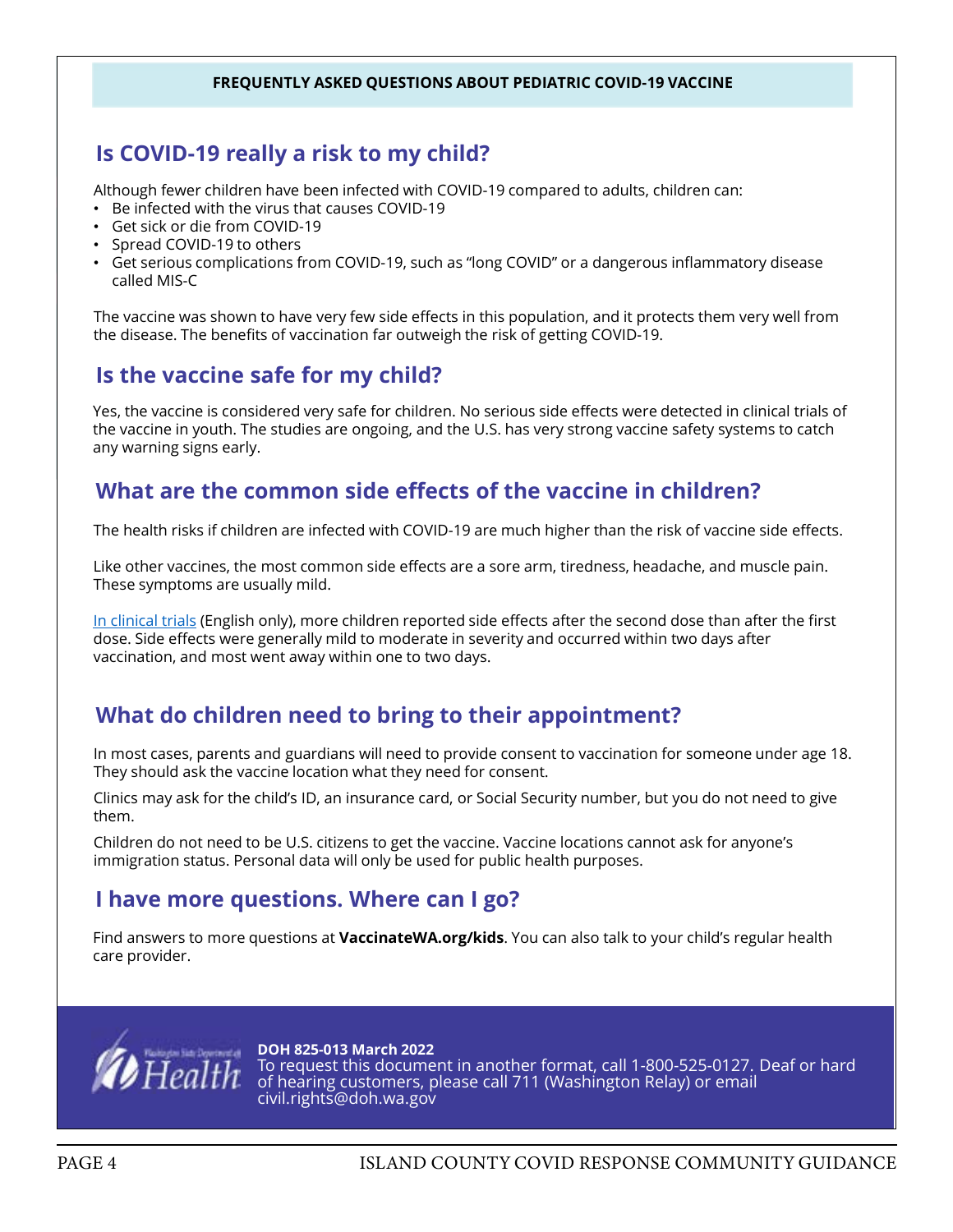# **When You Are Sick**

# **Do not share personal household items**

Do not share dishes, drinking glasses, cups, eating utensils, towels, or bedding with other people in your home.



## **Monitor your symptoms**

Symptoms of COVID-19 include fever, cough, shortness of breath and more.

Follow instructions from your healthcare provider and local health department.



## **When to seek emergency medical attention**

### **If someone is having**

- Trouble breathing.
- . Persistent pain or pressure in the chest.
- Inability to wake or stay awake.
- Pale, gray, or blue-colored skin, lips, or nail beds depending on skin tone.

Seek emergency medical care immediately. Call 911 or call ahead to your local emergency facility Notify the operator that you are seeking care for someone who has or may have COVID-19.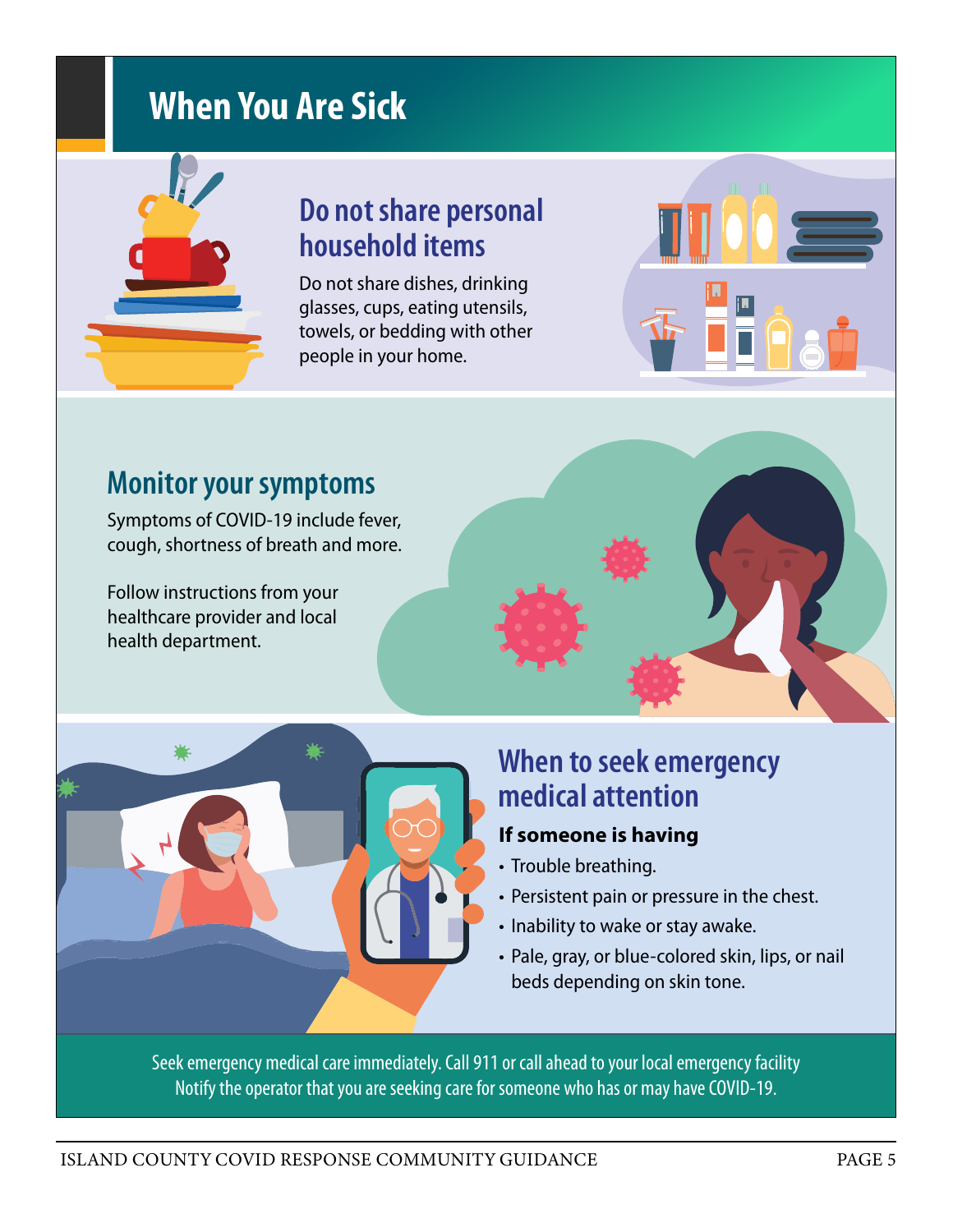# **If you are sick follow these steps [Stay home except to get medical care](https://www.cdc.gov/coronavirus/2019-ncov/your-health/quarantine-isolation.html#closecontact)**

- Wear a mask.
- Stay at least 6 feet apart from others.
- Wash your hands often.
- Cover your coughs and sneezes.
- Clean high-touch surfaces every day.

# **Stay separate from other people and pets in your home**

- Stay in a specific room as much as possible.
- Stay away from other people and pets in your home.

**HEALTH DEPARTMENT** 

- Ja;dlkjfal;sdj asdf;lkjasdl;fkjas;d • If possible, you should use a separate bathroom.
- $\triangledown$   $\blacksquare$  If you need to be around other people or animals in  $\mathbb{Z}$  or outside of the home, wear a mask.  $\mathcal{L}$  or  $\mathcal{L}$

## **cdc.gov/coronavirus**

See JUMP, page x

327070-A September 24, 2021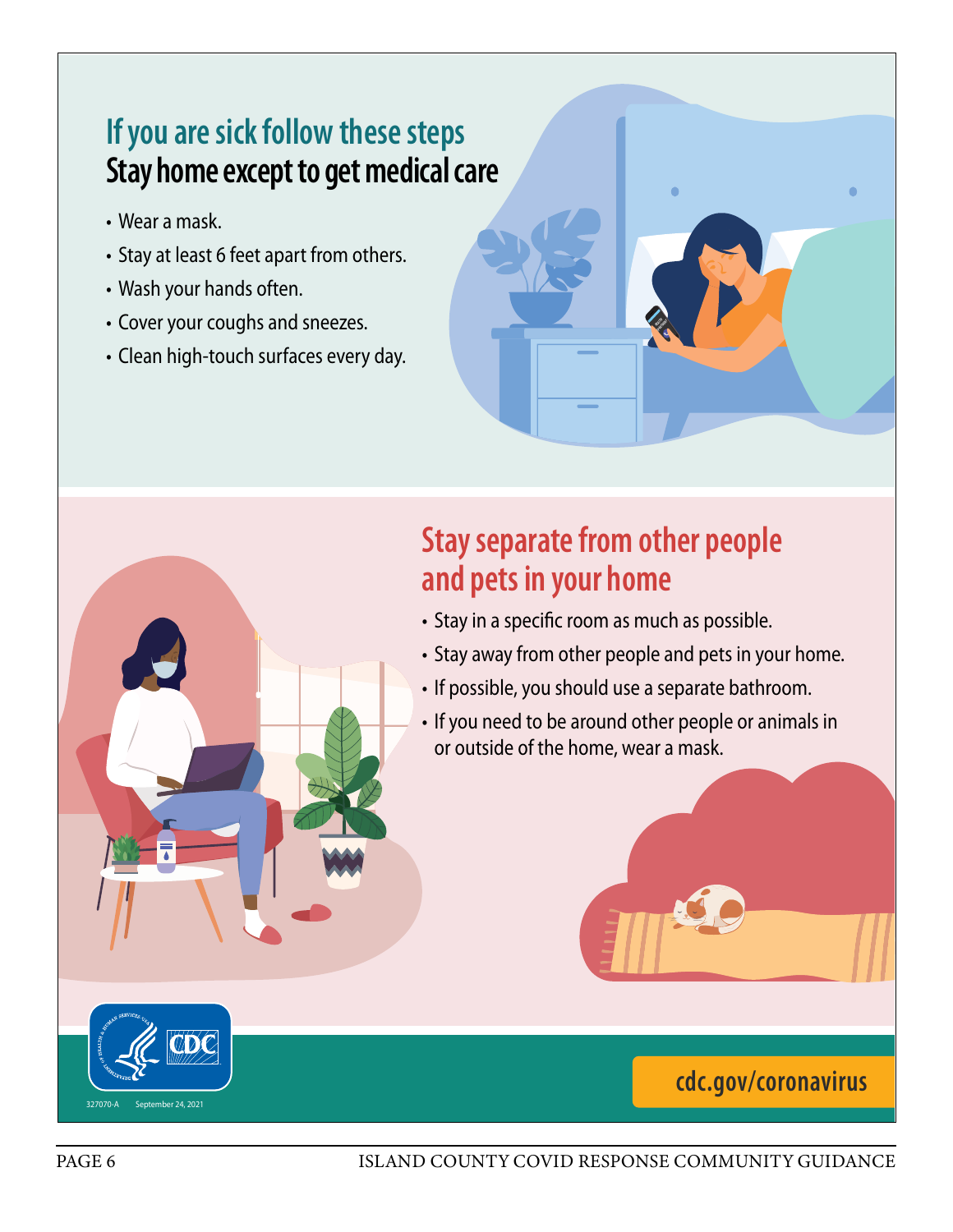

THIS YEAR, nominees for the Immunization Champion Award will include those involved in COVID-19 work.

# Nominees sought for Champion Award *Program expands to include those who do COVID-19 work*

The Washington State Department of Health is seeking nominations for the Association of Immunization Managers Immunization Champion Award.

The Immunization Champion Award, formerly known as the CDC Childhood Immunization Champion Award, recognizes local immunization efforts in Washington state.

The program has been expanded this year to recognize individuals for their work in routine childhood vaccination, or for flu, HPV, or COVID-19 work across the lifespan.

The nomination process began on May 23 and ends on 5 p.m. PT on June 27.

If you are interested in nominating someone, you can download the [nom-](https://www.immunizationmanagers.org/content/uploads/2022/05/2022-AIM-Champion-Award-Program-Nomination-Packet.pdf) [ination packet](https://www.immunizationmanagers.org/content/uploads/2022/05/2022-AIM-Champion-Award-Program-Nomination-Packet.pdf) on the [AIM webpage](https://www.immunizationmanagers.org/about-aim/awards/champion-awards/). All nominations for the state of Washington must be emailed to the Washington State Department of Health at *phillip.wiltzius@doh.wa.gov*.

The official award winners for each state will be announced on Aug. 15.

Select nominees may be honored with an [Immunization Action Co](https://immunitycommunitywa.org/iacw/)[alition Washington \(IACW\)](https://immunitycommunitywa.org/iacw/) award through this process.

 IACW will select winners for the Immunization Advocate Award and the Immunization Collaborator Award alongside the AIM Immunization Champion Award.

#### NOMINATION ELIGIBILITY

Individuals can be recognized for their work in:

- Routine childhood immunization;
- Flu across the lifespan;
- HPV across the lifespan, and;
- COVID-19 across the lifespan.

#### Who is eligible?

- Coalition members;
- Parents;
- Health care professionals, and;
- Community activists and leaders.

#### Who is ineligible?

• State immunization program mangers

• County, state and federal government employees of health agencies;

• Individuals who have been affiliated with or employed by pharmaceutical companies, and;

• Past immunization champion awardees.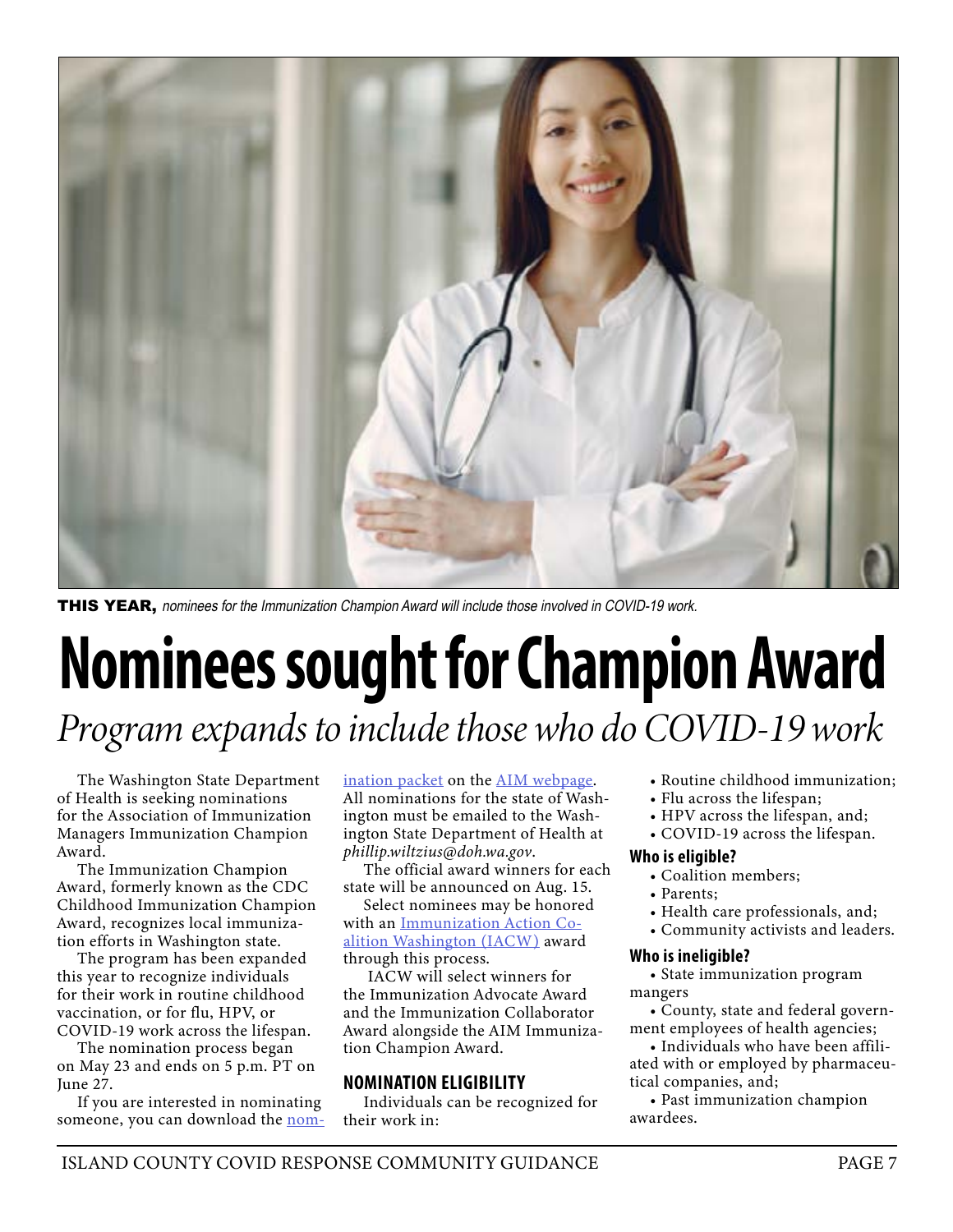# **10:18 AM** *Get vaccinated. Get your smartphone. [Get started with v-safe.](https://www.cdc.gov/coronavirus/2019-ncov/vaccines/safety/vsafe.html)*

# *What is v-safe?*

V-safe provides personalized and confidential health check-ins via text messages and web surveys so you can quickly and easily share with CDC how you or your dependent feel after getting a COVID-19 vaccine. It takes just a few minutes to enroll and your participation in v-safe helps us monitor the safety of COVID-19 vaccines for everyone.

## *V-safe features:*

- **Enroll your dependents** and complete check-ins on their behalf
- Enter and report how you feel after first, second, additional, and booster doses

## *How can I enroll and how does it work?*

You can enroll in **v-safe** after any dose of COVID-19 vaccine by using your smartphone and going to vsafe.cdc.gov.

During the first week after each vaccination, v-safe will send you a text message each day to ask how you are feeling. After that, you will receive occasional check-ins, which you can opt out of at any time. Depending on your answers, someone from CDC may call to get more information. Your personal information in v-safe is protected so it's safe and private\*.

## *How can I enroll my dependent?*

You can enroll any family member (or friend) who is eligible to be vaccinated in **v-safe.** Children under 16 years old must be enrolled using a parent or guardian's v-safe account. You can add a dependent to your existing account or create a new account if you don't have one yet. Creating an account to enroll a dependent does not require that you enter your own vaccination information or complete health check-ins for yourself.

Need step-by-step instructions? Go to: www.cdc.gov/vsafe

\*v-safe uses existing information systems managed by CDC, FDA, and other federal agencies. These systems use strict security measures to keep information confidential. These measures comply, where applicable, with the following federal laws, including the Privacy Act of 1974; standards enacted that are consistent with the Health Insurance Portability and Accountability Act of 1996 (HIPAA); the Federal Information Security Management Act, and the Freedom of Information Act.



Sign up with your smartphone's browser at vsafe.cdc.gov

Share with your friends and CDC that you are using v-safe! Post a selfie and use the hashtag #BeSafeVSafe



Need help with *v-safe*? Call 800-CDC-INFO (800-232-4636) TTY 888-232-6348 Open 24 hours, 7 days a week Visit www.cdc.gov/vsafe

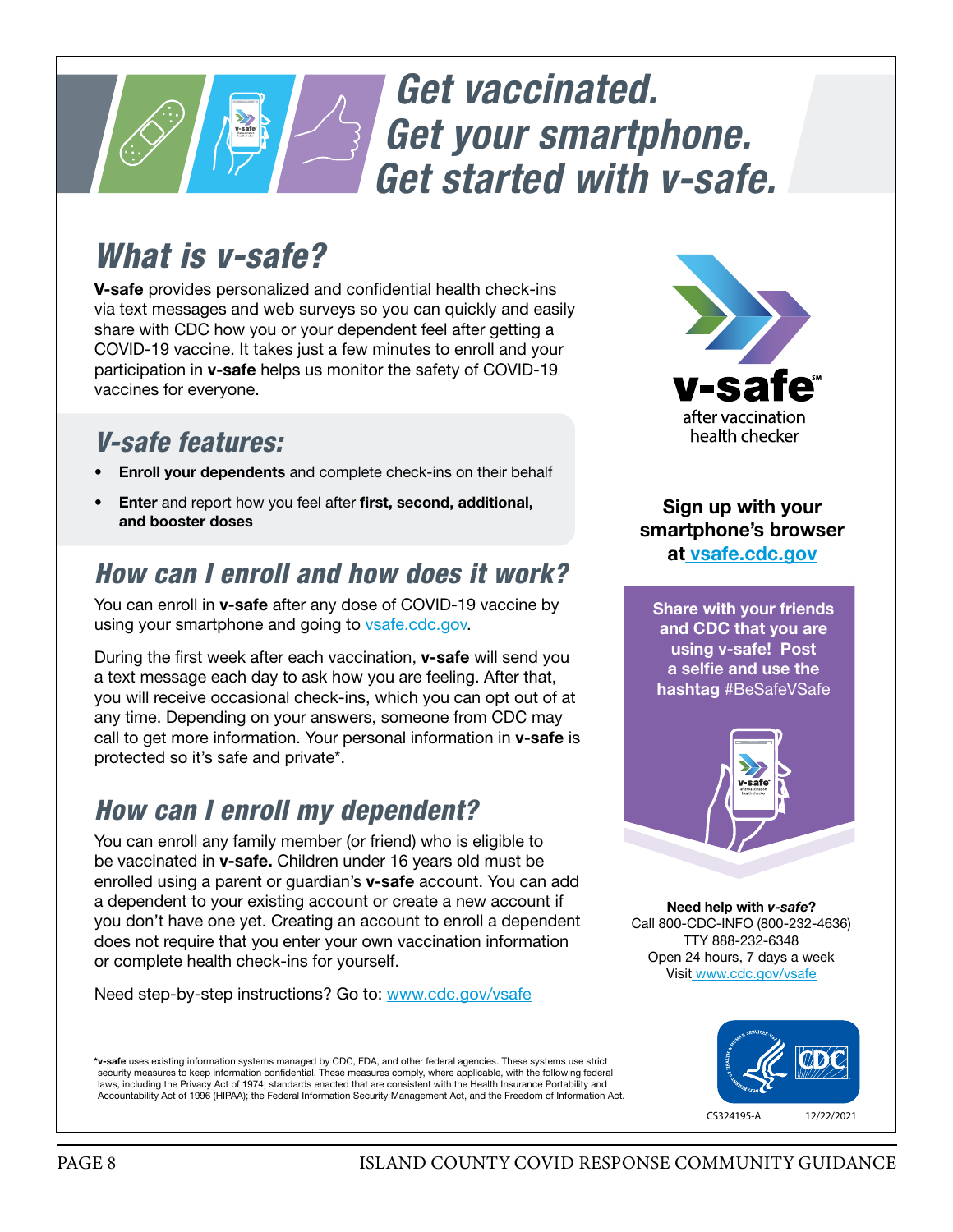| <b>WADOH Transmission Level</b> | CDC Community Impact Level<br>LOW |                                               |                                     |
|---------------------------------|-----------------------------------|-----------------------------------------------|-------------------------------------|
| <b>HIGH</b>                     |                                   |                                               |                                     |
| 7-day Case Rate                 | 7-day Case Rate                   | 7-day COVID-19<br><b>Hospitalization Rate</b> | COVID-19 Occupancy 7-day<br>Average |
| $100+$                          | <200                              | <10.0                                         | <10%                                |

#### 14-Day Case Rate

| Date                    | N   | Population | Rate per 100,000 |
|-------------------------|-----|------------|------------------|
| 04/27/2022 - 05/10/2022 | 261 | 86,350     | 302.26           |
| 05/04/2022 - 05/17/2022 | 311 | 86,350     | 360.16           |
| 05/11/2022 - 05/24/2022 | 338 | 86,350     | 391.43           |
| 05/18/2022 - 05/31/2022 | 287 | 86,350     | 332.37           |

No. of COVID-19 cases in Washington state: **1,583,279<sup>\*</sup>** 

No. of COVID-19 Deaths in Washington state: **12,946** \*

No. of COVID-19 Deaths in Island County: **78** \*

Summary Table of Island County Count Positive COVID-19 Cases

| Date       | Count | Change |  |
|------------|-------|--------|--|
| 05/12/2022 | 10621 | $+149$ |  |
| 05/19/2022 | 10806 | $+185$ |  |
| 05/26/2022 | 10970 | $+164$ |  |
| 06/02/2022 | 11137 | $+167$ |  |

#### Island County Total Known Positive COVID-19 Cases by Location

| Location             | <b>Positive Count</b> | <b>Death Count</b> |  |
|----------------------|-----------------------|--------------------|--|
| Camano Island        | 2559                  | 11                 |  |
| Clinton              | 539                   | 4                  |  |
| Coupeville           | 823                   | 15                 |  |
| Freeland             | 471                   | 4                  |  |
| Greenbank            | 100                   | 0                  |  |
| Langley              | 360                   | 2                  |  |
| Oak Harbor           | 6260                  | 42                 |  |
| Missing Accurate Zip | 25                    | 0                  |  |
| Total                | 11137                 | 78                 |  |

| Number Of Island            | Population     |
|-----------------------------|----------------|
| County Residents            | $(5+)$         |
| Who Have                    | Eligible To Be |
| Initiated Primary<br>Series | Vaccinated     |
| 59,222                      | 80,039         |

### 7-Day Hospitalization Rate

| Date                    | Ν | Population | Rate per 100,000 |
|-------------------------|---|------------|------------------|
| 05/03/2022 - 05/09/2022 |   | 86,350     | 2.32             |
| 05/10/2022 - 05/16/2022 |   | 86,350     | 8.12             |
| 05/17/2022 - 05/23/2022 | q | 86,350     | 10.42            |
| 05/24/2022 - 05/30/2022 |   | 86,350     | 5.79             |

 <sup>\*</sup> As of June 2, 2022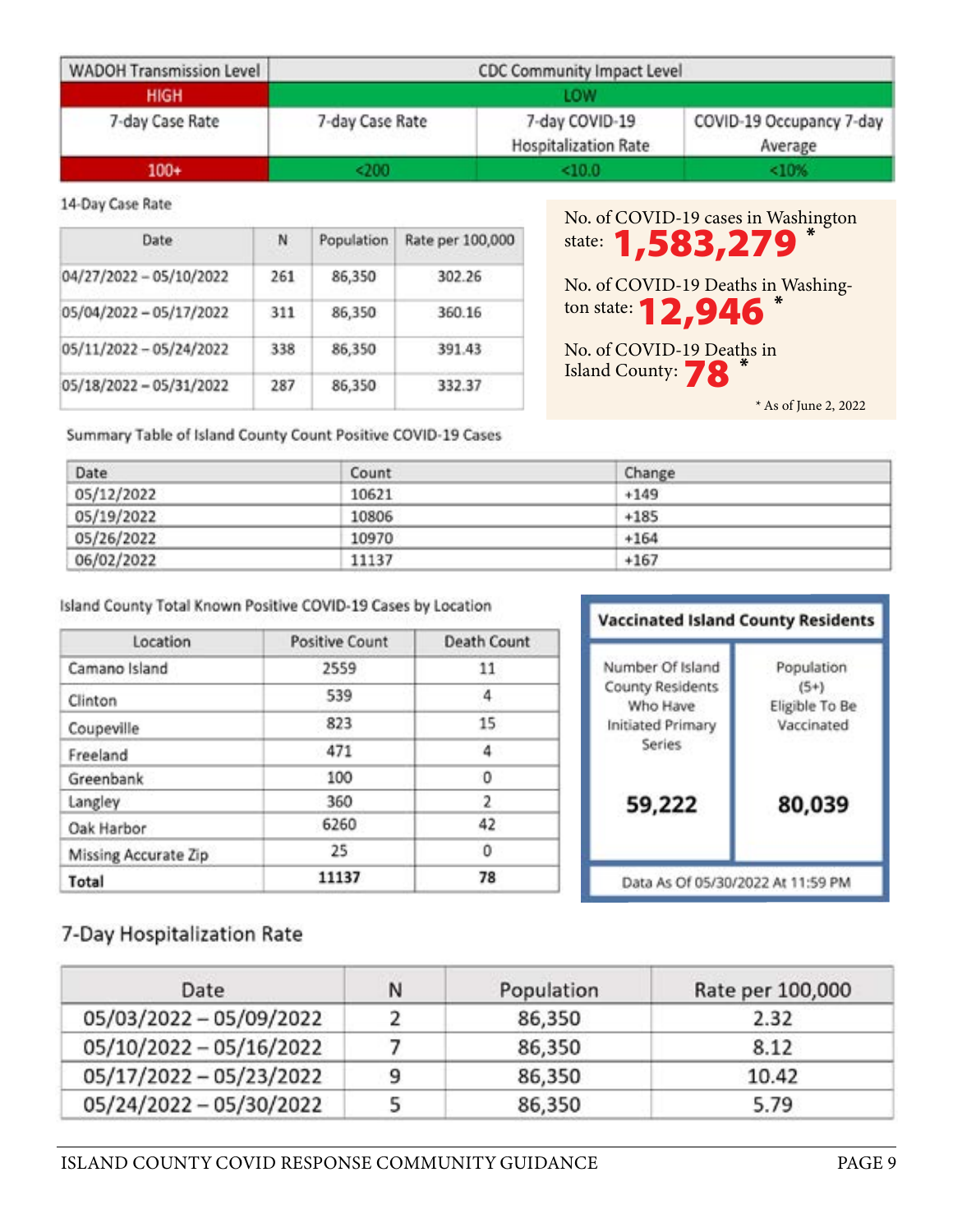

COVID-19 VACCINES are now available at some VA locations.

# Vets eligible for COVID vaccine at VA

All veterans are now eligible for a COVID-19 vaccine at VA.

This includes anyone who served in the U.S. military, including the U.S. National Guard, Reserve, or Coast Guard.

This also includes anyone who served in any of these roles:

• Commissioned officer of the Regular or Reserve Corp of the Public Health Service; commissioned officer of the National Oceanic and Atmospheric Administration (or Coast and Geodetic Survey; cadet at the U.S. Military, Air Force, or Coast Guard Academy; or midshipman at the United States Naval Academy.

This also includes veterans who live or travel outside of the United States and are eligible for the [VA Foreign](https://www.va.gov/COMMUNITYCARE/programs/veterans/fmp/index.asp)  [Medical Program](https://www.va.gov/COMMUNITYCARE/programs/veterans/fmp/index.asp).

• Eligible adolescents ages 12 to 17 can now get a Pfizer-BioNTech vaccine at VA facilities that provide this vaccine.

Adolescents are eligible if they meet either of these requirements:

• They receive CHAMPVA benefits, or

• They help provide care or assistance to a veteran

#### Here's what to know:

The Pfizer-BioNTech is the only COVID-19 vaccine authorized for use in adolescents at this time. Not all VA health facilities offer this vaccine right now. And not all VA health facilities may offer vaccines to teens under age 18. Check with your VA facility before you go to get a vaccine.

• [Find your nearest VA health facility](https://www.va.gov/find-locations/?facilityType=health&serviceType=Covid19Vaccine) that offers COVID-19 vaccines.

• The adolescent's parent or legal guardian must come with them to get the vaccine. Both the adolescent and their parent or guardian must give their consent for the vaccine.

For COVID-19 vaccine eligibility, the VA defines a caregiver as a family member or friend who provides care to a veteran. Caregivers may help a Veteran with personal needs like feeding, bathing, or dressing. They may also help a Veteran with tasks like shopping or transportation.

Data from clinical trials show that the three authorized COVID-19 vaccines are safe in people who've been infected with the virus that causes COVID-19 in the past.

If you're currently sick from COVID-19, you should wait until you recover and complete your isolation to get a vaccine.

#### How to get your first or second vaccine dose

• Find a VA health facility that offers walk-in hours at their COVID-19

See VETS, page 11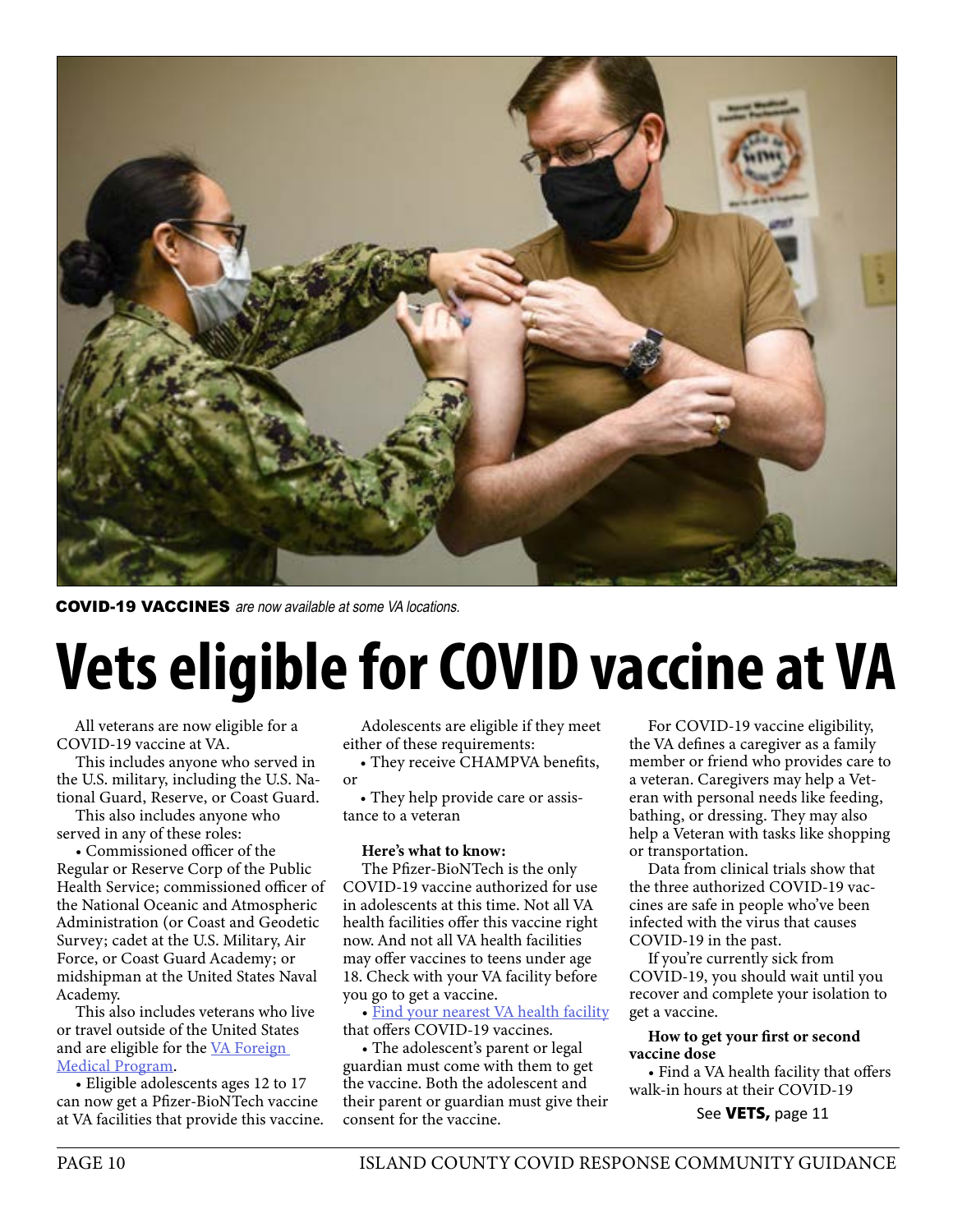

**BEFORE HEADING** to a VA facility for a COVID-19 shot, check the facility to make sure it has the vaccine you need.

# VETS: *Vaccine available now at some VAs*

#### Continued from page 10

vaccine clinic. Not all facilities offer walk-in hours. Be sure to check the facility's website for walk-in hours before you go. When you arrive, you may need to wait for the staff to prepare your vaccine.

• Or call a VA health facility that offers COVID-19 vaccines to schedule an appointment. VA staff will help you find a time that's convenient for you.

Here's what to know before you arrive:

• You must receive the same vaccine for your initial vaccine series. Both the Pfizer-BioNTech and Moderna vaccines require 2 doses to be effective. You must receive the same type of vaccine for both doses.

Not all VA health facilities have both vaccines right now. And facilities may offer different vaccines at different times.

Confirm that the facility has the vaccine you need before you come in to get your vaccine.

• If you don't receive care at VA, you are encouraged to pre-register online at least one hour before going to a walk-in clinic. This will save you time when you arrive. Sign up to get [a COVID-19 vaccine at VA](https://www.va.gov/health-care/covid-19-vaccine/sign-up/introduction)

• If you got your first vaccine dose outside of VA, you can still get your second dose at VA.

• Everyone who enters a VA facility must wear a mask and complete our COVID-19 symptom screening.

#### How to get your booster shot or additional dose:

VA offers COVID-19 booster shots to people who are eligible based on CDC recommendations. We offer additional vaccine doses only to certain groups of people with weakened immune systems.

#### [Learn more about booster shots](https://www.va.gov/health-care/covid-19-vaccine/booster-shots-and-additional-doses/)  [and additional doses here.](https://www.va.gov/health-care/covid-19-vaccine/booster-shots-and-additional-doses/)

It's always your choice if you want to get a vaccine or not. Your decision won't affect your VA health care or any of your VA benefits in any way.

If you're enrolled in VA health care, you can request up to two free self-test kits at your next primary care appointment or urgent care visit.

We'll also provide self-test kits to Veterans in other situations, depending on local supplies. For example, we'll provide self-test kits to Veterans who are currently experiencing homelessness and living in shared community spaces.

Get answers to more questions [about COVID-19 testing at VA.](https://www.va.gov/resources/covid-19-testing-at-va/)

#### Other ways to get free self-test kits:

Every home in the U.S. can order free self-test kits (also called at-home tests).

Order your free COVID-19 selftest kits at [COVID.gov](https://www.covid.gov/tests)

If you need help to order tests, call 800-232-0233.

You can also get free self-test kits through the Washington state [web](https://sayyescovidhometest.org/)[site.](https://sayyescovidhometest.org/)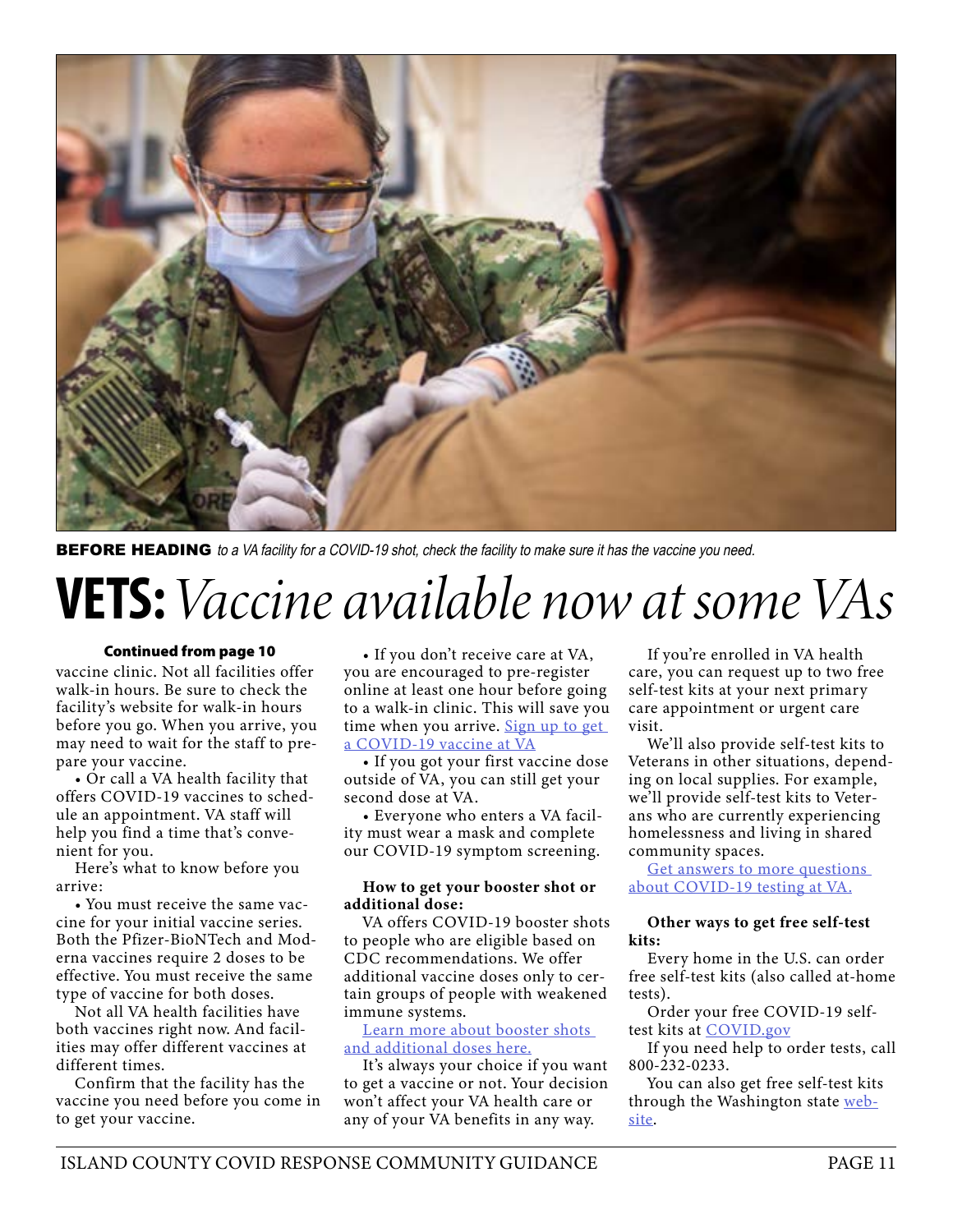# Test Positive for COVID-19?

### If you received a positive COVID test result, please carefully review the information below:

# Step 1: Take care of yourself

Pay attention to your symptoms. If symptoms worsen, call your healthcare provider for guidance.

### Call 911 if you have:

- 
- 
- Persistent pain or pressure in the chest Trouble breathing Unusual feelings of confusion or unable to respond Lips or face have a blue or purple tint

# Step 2: Stay home & away from others. Isolate for at least 5 days

- Stay in a separate room from other household members, if possible. Use a separate bathroom, if possible.
- 
- Take steps to improve ventilation at home, if possible.<br>Avoid contact with other members of the household.
- 
- Don't share personal household items such as cups, towels, and utensils.
- Wear a well-fitting mask when you need to be around other people. Tight-fitting masks such as KN95s and three-ply surgical masks offer the best protection while cloth masks the least protection.
- Everyone in isolation should wear a mask when around others for 10 days from their first symptom, or the date of positive test if they don't have symptoms.

An antigen test is recommended on DAY 5 to determine if you are still infectious. If you test positive, you should isolate for another five days.

If, after another five days, you exhibit no symptoms, or symptoms are improving, you may be around others but should wear a tight-fitting mask until  $\overrightarrow{DAY}$  10 when around others.

For more detailed information about when you can leave isolation, please review [CDC guidelines.](https://www.cdc.gov/coronavirus/2019-ncov/your-health/quarantine-isolation.html#closecontact)

# Step 3: Please notify others of your diagnosis

First, notify the Island County COVID Response Team of your positive test result by calling the Island County COVID Response Call Center at 360-678-2301.

The Call Center can assist you in reporting your result. Next, notify your place of work or school that you tested positive.

# Step 4: Notify close contacts of your diagnosis

Notify anyone you live with, traveled with in a vehicle, or who was within six feet of you for 15 minutes or more two days before your symptoms began, (or if you have no symptoms, two days before you took your test).

#### For those who were close contacts:

- If they are fully vaccinated and boosted, they do not need to quarantine, but they should wear a tight fitting mask around others for 10 days, monitor themselves for any signs or symptoms of COVID and seek medical attention or testing if they develop symptoms of COVID.
- If they are not fully vaccinated and boosted, they should remain in quarantine for five days, then they should wear a tight-fitting mask around others for an additional five days, monitor themselves for any signs or symptoms of COVID and seek medical attention or testing if they develop symptoms of COVID.
- They should consider obtaining an over-the-counter rapid test (if available) to help minimize potentially exposing others. Free rapid test kits are available for close contacts from Island County COVID Response by calling 360-678-2301.